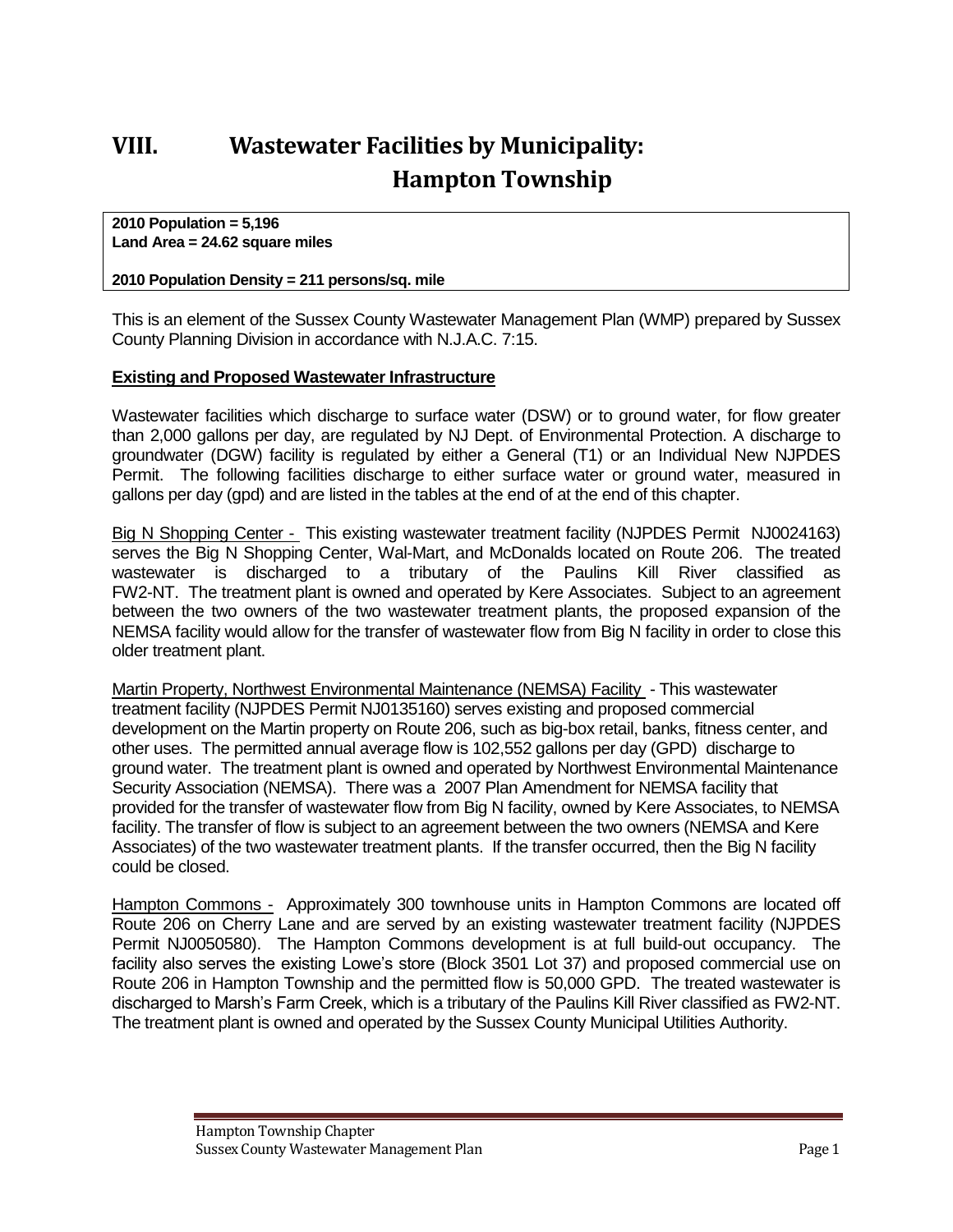Kittatinny Regional High School - This existing wastewater treatment facility (NJPDES Permit NJ0028894) serves the 1,950 students and staff of Kittatinny Regional High School located on Halsey-Myrtle Grove Road, and also serves McKeown School. The facility is permitted to discharge up to 45,000 gallons per day to the Paulins Kill River.

At the request of Hampton Township, adjacent lots owned by the Township were added to the "Future Sewer Service Area Map" (former map title) in 2013 and approved by DEP as "Proposed Sites subject to Plan Amendment". Based on their review of GIS maps, DEP staff had no objection to the adjacent lots being included as a sewer service area for future connection. The Township Municipal Building, Twp. Dept. of Public Works, and recreation fields are located on those lots (Block 2702 Lots 4 and 16.04).

Missionary Society of Salesian Sisters – The existing retreat center and Camp Auxilium are located at 20 Old Swartswood Road (Blocks 3301 Lot 18 and 19) and has an existing wastewater facility (NJPDES Permit NJ0173738) with a permitted flow of 15,915 gallons per day discharge to ground water. The "DEP Fact Sheet" stated that this facility consists of Camp Auxillium, a day care and camp with a maximum student and staff population of 500, and a Retreat Center consisting of a four bedroom residence, a chapel, and a dormitory with 45 rooms. There was a recent addition of 12 new dorm rooms to the Retreat Center.

Carriage Acres Mobile Home Park – The existing mobile home park with 155 mobile homes is located on Route 94 and is served by a wastewater facility (NJPDES Permit NJ00067806). The permitted flow is 4,400 gallons per day with discharge to ground water, and the facility is owned and operated by Carriage Mobile Homes, Inc.

Hampton Crossings – According to the DEP permit (NJPDES Permit NJ0173754), the proposed wastewater treatment facility would serve 159,000 square feet of proposed commercial development on Route 206 (Block 3501 Lot 44). The facility would discharge to ground water, and the property is owned by Cage Investors, LLC. For this proposed project, there has been no municipal site plan application yet.

Hampton Square – According to the DEP permit (NJPDES Permit NJ0166791), the proposed wastewater treatment facility would serve 100,000 square feet of proposed commercial development, including retail, offices and restaurants, on Route 206 (Block 3603 Lot 7.02). The facility would discharge to ground water and the property is owned by Cage Investors, LLC. For this proposed project, there has been no municipal site plan application yet.

The following table lists facilities governed by a NJDEP T-1 Permit, which is a "General Permit for Sanitary Subsurface Disposal" for discharges greater than 2,000 gallons per day.

| <b>NJPDES</b> | <b>Facility</b><br><b>Name</b> | Project<br><b>Summary</b>                 | <b>Block</b> | Lot | <b>Street</b><br><b>Address</b> | X Coord. | Y Coord. |
|---------------|--------------------------------|-------------------------------------------|--------------|-----|---------------------------------|----------|----------|
|               |                                |                                           |              |     |                                 |          |          |
| NJG0134198    | Newton<br><b>Fitness Cntr</b>  | <b>Fitness</b><br>center<br>11,300 sq.ft. | 3501         | 2   | 190 Halsey-<br>Myrtle Grove Rd  | 427915   | 823684   |

# **Table A - Existing NJPDES T-1 Facilities:**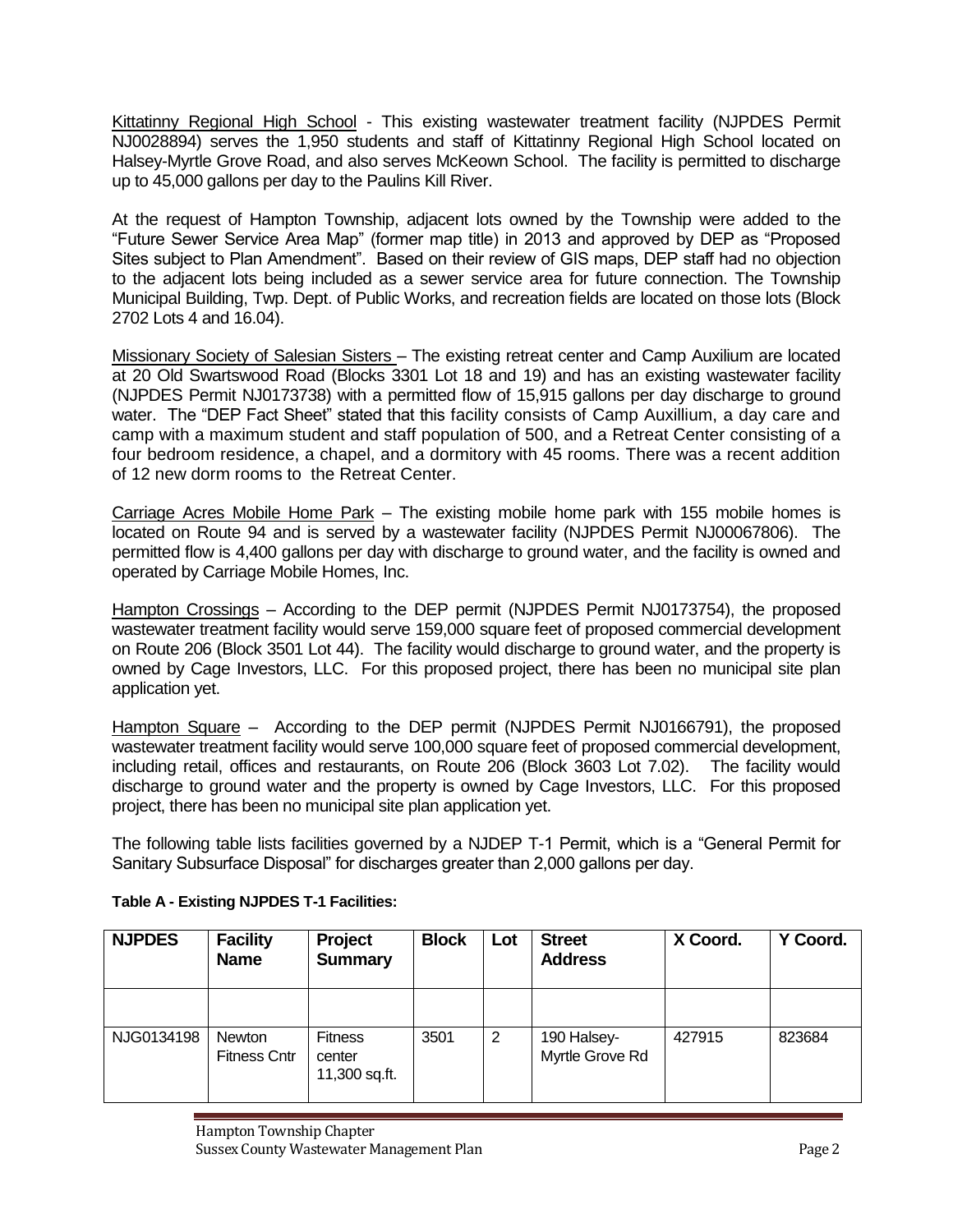# Municipal Chapter – Hampton Township Wastewater Facilities Tables

*.*

The wastewater facility tables for all sanitary and/or process wastewater discharge to surface water facilities and those sanitary/ and/or process wastewater discharge to groundwater facilities discharging greater than 2000 gallons per day (i.e., requiring NJPDES permits) are listed below, based on whether they are domestic or industrial wastewater treatment facilities, and whether they have service areas that affect more than one municipality.

**On-Site Domestic Treatment Facilities**– These facilities are listed in the following Tables.

**Industrial Wastewater Facilities** – These facilities are listed in the following Tables.

Wastewater discharges are listed in Million Gallons per Day (MGD) measures.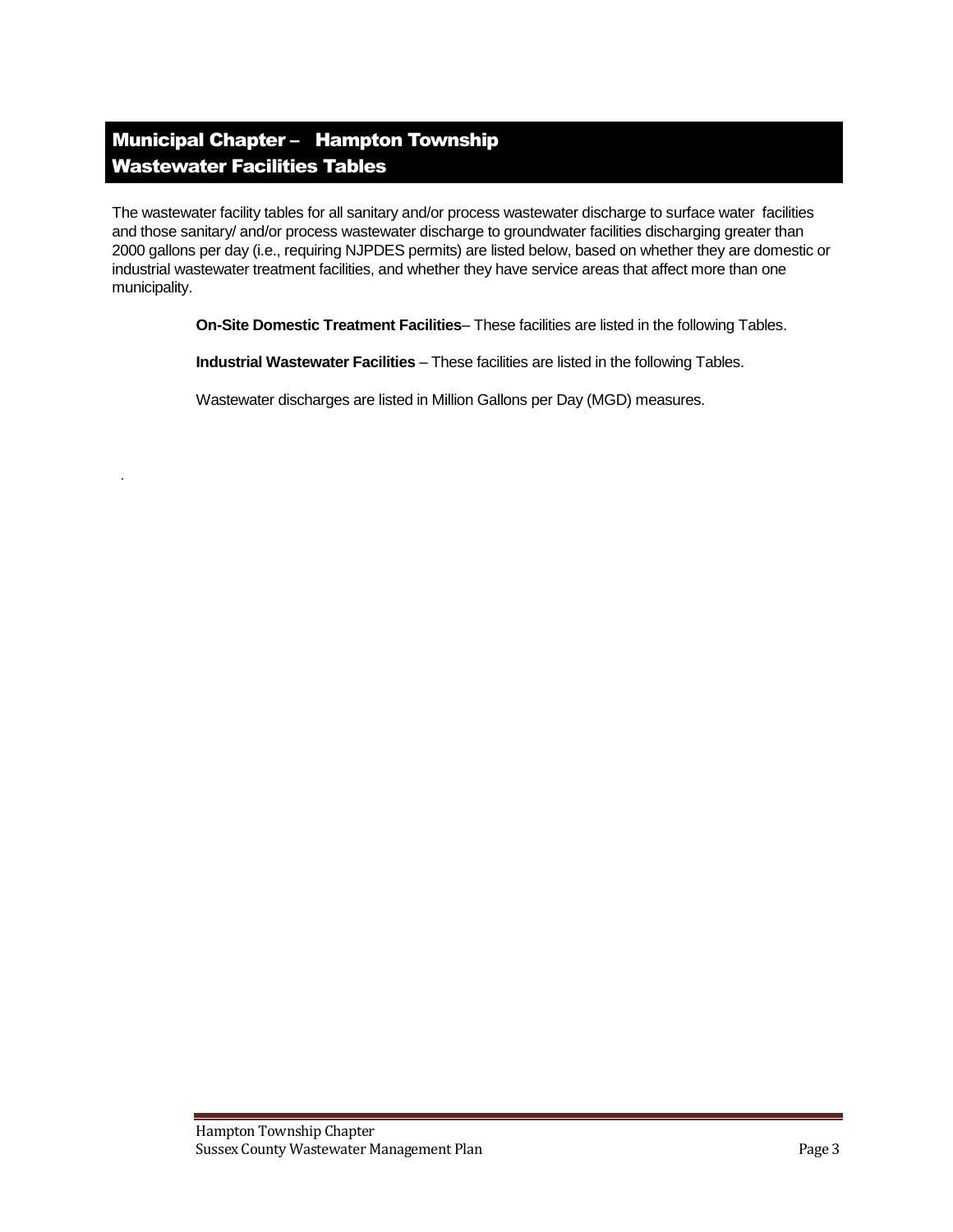# **ON-SITE DOMESTIC TREATMENT FACILITIES FACILITY NAME: CARRIAGE ACRES MOBILE HOME PARK**

| 1. Existing or proposed facility:                                                                                              | Existing                                                                   |                                    |  |
|--------------------------------------------------------------------------------------------------------------------------------|----------------------------------------------------------------------------|------------------------------------|--|
| 2. New Jersey Pollutant Discharge Elimination<br>System Permit Number:                                                         | NJ0067806                                                                  |                                    |  |
| 3. Discharge to ground water (DGW) or surface<br>water (DSW):                                                                  | <b>DGW</b>                                                                 |                                    |  |
| 4. Receiving water or aquifer:                                                                                                 | Quaternary Stratified Drift Overlying the<br><b>Martinsburg Formatiion</b> |                                    |  |
| 5. Classification of receiving water or aquifer:                                                                               | $GW-2$                                                                     |                                    |  |
| 6. Owner of facility:                                                                                                          | Carriage Mobile Homes, Inc.                                                |                                    |  |
| 7. Operator of facility:                                                                                                       | Carriage Mobile Homes, Inc.                                                |                                    |  |
| 8. Co-Permittee of facility (where applicable):                                                                                |                                                                            |                                    |  |
| 9. Location of facility:                                                                                                       |                                                                            |                                    |  |
| a. Municipality & County                                                                                                       | Hampton Township, Sussex County                                            |                                    |  |
| b. Street address                                                                                                              | Route 94                                                                   |                                    |  |
| c. Block(s) and Lot(s)                                                                                                         | <b>Block 3603</b><br>Lot <sub>2</sub>                                      |                                    |  |
| 10. Location of discharge (i.e. degrees, minutes,                                                                              | a. Longitude 74°43'19"                                                     |                                    |  |
| seconds):                                                                                                                      | b. Latitude 41°05'17"                                                      |                                    |  |
|                                                                                                                                | c. State Plane Coordinates                                                 |                                    |  |
| 11. Present permitted flow or permit condition                                                                                 | 0.0044 Million Gallons per Day (MGD)                                       |                                    |  |
| (DSW) or daily maximum (DGW):                                                                                                  | $= 4,400$ Gallons per Day                                                  |                                    |  |
| *13. Summary of population served/to be served                                                                                 | Current (Year 2013)                                                        | Build-out                          |  |
| including major seasonal fluctuations:                                                                                         | Population                                                                 | Population                         |  |
| <b>Total</b>                                                                                                                   | 155 mobile homes                                                           | 155 mobile homes                   |  |
| *14. Summary of wastewater flow received/to be<br>received as a 3-day average flow for DSW or a<br>daily maximum flow for DGW: | Current (Year 2013) Flow<br>(in MGD)                                       | <b>Build-out Flows</b><br>(in MGD) |  |
| <b>Residential flow</b>                                                                                                        | 0.002                                                                      | 0.0059                             |  |
| Commercial flow                                                                                                                |                                                                            |                                    |  |
| Industrial flow                                                                                                                |                                                                            |                                    |  |
| Infiltration/Inflow                                                                                                            |                                                                            |                                    |  |
| <b>Facility Total</b>                                                                                                          | 0.002 MGD                                                                  | 0.0044 MGD                         |  |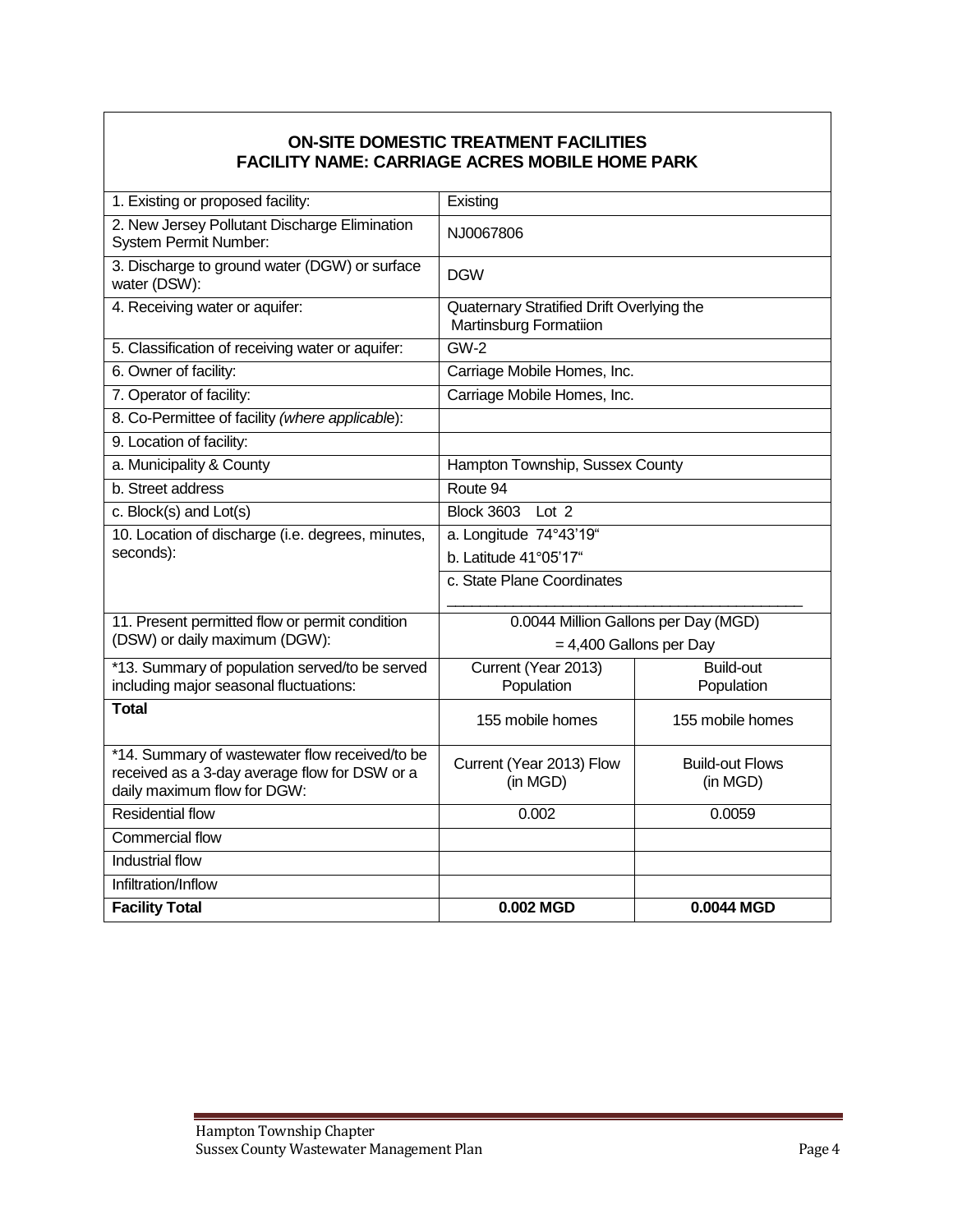# **ON-SITE DOMESTIC TREATMENT FACILITIES FACILITY NAME: "BIG N" SHOPPING CENTER SEWAGE TREATMENT PLANT**

| 1. Existing or proposed facility:                                                               | Existing                               |                                        |  |
|-------------------------------------------------------------------------------------------------|----------------------------------------|----------------------------------------|--|
| 2. New Jersey Pollutant Discharge Elimination<br><b>System Permit Number:</b>                   | NJ0024163                              |                                        |  |
| 3. Discharge to ground water (DGW) or surface<br>water (DSW):                                   | Surface water (DSW)                    |                                        |  |
| 4. Receiving water or aquifer:                                                                  |                                        | Tributary to Main Stem of Paulins Kill |  |
| 5. Classification of receiving water or aquifer:                                                | FW2-NT                                 |                                        |  |
| 6. Owner of facility:                                                                           | <b>Kere Associates</b>                 |                                        |  |
| 7. Operator of facility:                                                                        | <b>Kere Associates</b>                 |                                        |  |
| 8. Co-Permittee of facility (where applicable):                                                 |                                        |                                        |  |
| 9. Location of facility:                                                                        |                                        |                                        |  |
| a. Municipality & County                                                                        | Hampton Township, Sussex County        |                                        |  |
| b. Street address                                                                               | Route 206                              |                                        |  |
| c. Block(s) and Lot(s)                                                                          | Block 3501 Lots 30.03, 30.04 and 30.09 |                                        |  |
|                                                                                                 | Block 3603 Lot 25.12                   |                                        |  |
| 10. Location of discharge (i.e. degrees, minutes,                                               | a. Longitude 74°44'10"                 |                                        |  |
| seconds):                                                                                       | b. Latitude 41°03'30"<br>or            |                                        |  |
|                                                                                                 | c. State Plane Coordinates             |                                        |  |
|                                                                                                 |                                        |                                        |  |
| 11. Present permitted flow or permit condition<br>(DSW) or daily maximum (DGW):                 | 0.020 MGD                              |                                        |  |
| *13. Summary of population served/to be served                                                  | Current (Year 2013)                    | Build-out                              |  |
| including major seasonal fluctuations:                                                          | Population                             |                                        |  |
| <b>Total</b>                                                                                    |                                        |                                        |  |
| *14. Summary of wastewater flow received/to be<br>received as a 3-day average flow for DSW or a | Current (Year 2013) Flow               | Build-out Flow*                        |  |
| daily maximum flow for DGW:                                                                     | (in MGD)                               | (in MGD)                               |  |
| <b>Residential flow</b>                                                                         |                                        | $\mathbf 0$                            |  |
| <b>Commercial flow</b>                                                                          | 0.009<br>0.020                         |                                        |  |
| <b>Industrial flow</b>                                                                          |                                        | 0                                      |  |
| Infiltration/Inflow                                                                             |                                        |                                        |  |
| <b>Facility Total</b>                                                                           | 0.009 MGD                              | 0.020 MGD                              |  |

\*Note: Subject to agreement between both owners, future wastewater flow can be transferred to the NEMSA/ Martin treatment plant and Big 'N' plant would be abandoned.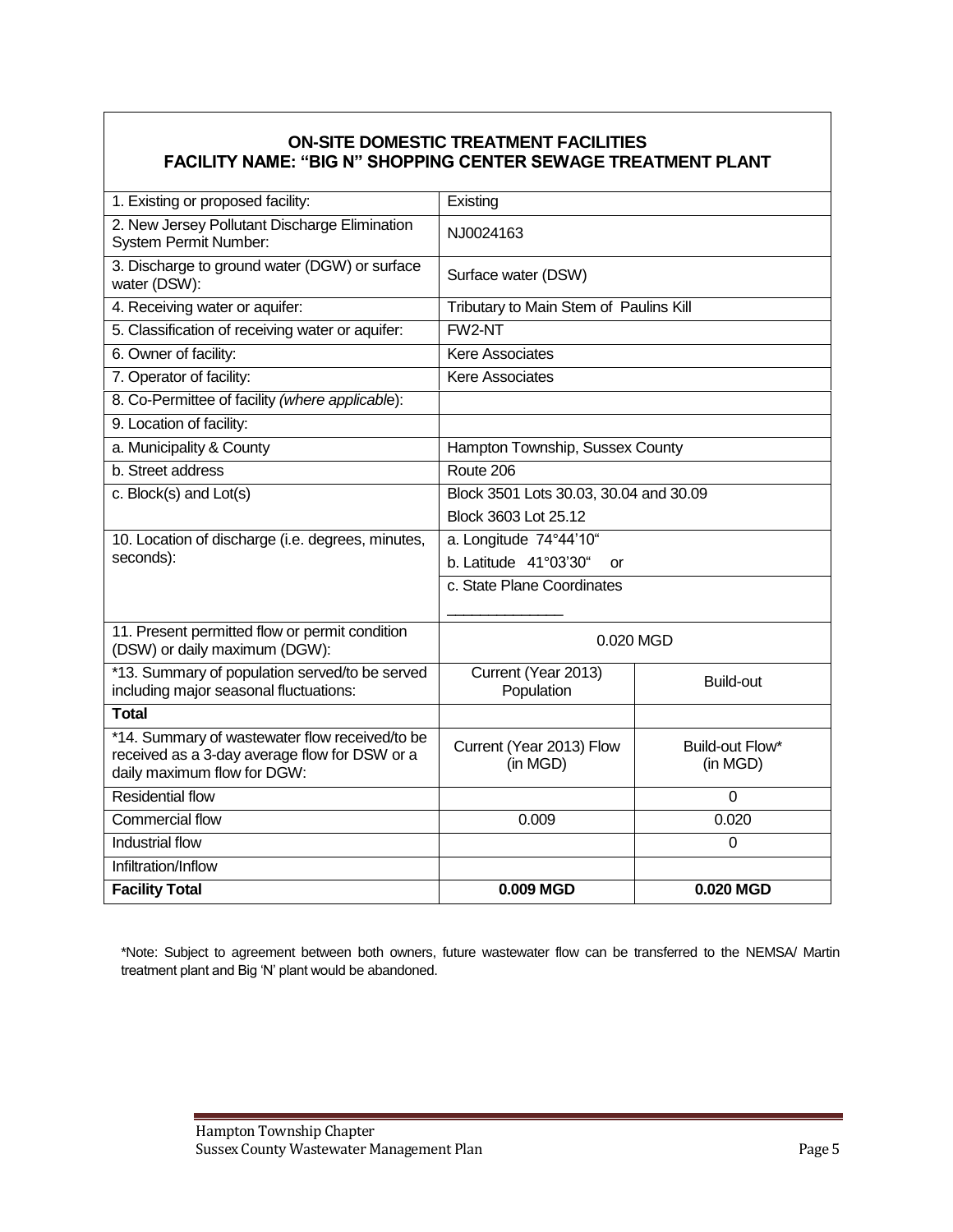| <b>Northwest Environmental Maintenance Security Association (NEMSA)</b>                                                        | <b>ON-SITE DOMESTIC TREATMENT FACILITIES</b><br><b>FACILITY NAME: MARTIN PROPERTY</b> |                                   |  |
|--------------------------------------------------------------------------------------------------------------------------------|---------------------------------------------------------------------------------------|-----------------------------------|--|
|                                                                                                                                |                                                                                       |                                   |  |
| 1. Existing or proposed facility:                                                                                              | Existing                                                                              |                                   |  |
| 2. New Jersey Pollutant Discharge Elimination<br><b>System Permit Number:</b>                                                  | NJ0135160                                                                             |                                   |  |
| 3. Discharge to ground water (DGW) or surface<br>water (DSW):                                                                  | <b>DGW</b>                                                                            |                                   |  |
| 4. Receiving water or aquifer:                                                                                                 | <b>Unnamed aquifer</b>                                                                |                                   |  |
| 5. Classification of receiving water or aquifer:                                                                               |                                                                                       |                                   |  |
| 6. Owner of facility:                                                                                                          | <b>Martin Realty</b>                                                                  |                                   |  |
| 7. Operator of facility:                                                                                                       | Aqueonics, Inc.                                                                       |                                   |  |
| 8. Co-Permittee of facility (where applicable):                                                                                |                                                                                       |                                   |  |
| 9. Location of facility:                                                                                                       |                                                                                       |                                   |  |
| a. Municipality & County                                                                                                       | Hampton Township, Sussex County                                                       |                                   |  |
| b. Street address                                                                                                              | <b>15 Route 206</b>                                                                   |                                   |  |
| c. Block(s) and Lot(s)                                                                                                         | Block 3501 Lots 30.01, 30.03 - 30.10                                                  |                                   |  |
|                                                                                                                                | Block 3603 Lots 25.03 - 25.05, and 25.10 - 25.14                                      |                                   |  |
| 10. Location of discharge (i.e. degrees, minutes,                                                                              | a. Longitude 74 44' 38                                                                |                                   |  |
| seconds):                                                                                                                      | b. Latitude 44 4' 20 or                                                               |                                   |  |
|                                                                                                                                | c. State Plane Coordinates                                                            |                                   |  |
|                                                                                                                                |                                                                                       |                                   |  |
| 11. Present permitted flow or permit condition<br>(DSW) or daily maximum (DGW):                                                | 0.102552 MGD                                                                          |                                   |  |
| *13. Summary of population served/to be served<br>including major seasonal fluctuations:                                       | Current (Year 2013)<br>Population                                                     | Build-out                         |  |
| <b>Total</b>                                                                                                                   |                                                                                       |                                   |  |
| *14. Summary of wastewater flow received/to be<br>received as a 3-day average flow for DSW or a<br>daily maximum flow for DGW: | Current (Year 2013) Flow<br>(in MGD)                                                  | <b>Build-out Flow</b><br>(in MGD) |  |
| <b>Residential flow</b>                                                                                                        |                                                                                       |                                   |  |
| Commercial flow                                                                                                                | 0.102552<br>0.004                                                                     |                                   |  |
| Industrial flow                                                                                                                |                                                                                       |                                   |  |
| Infiltration/Inflow                                                                                                            |                                                                                       |                                   |  |
| <b>Facility Total</b>                                                                                                          | 0.004 MGD                                                                             | 0.102552 MGD                      |  |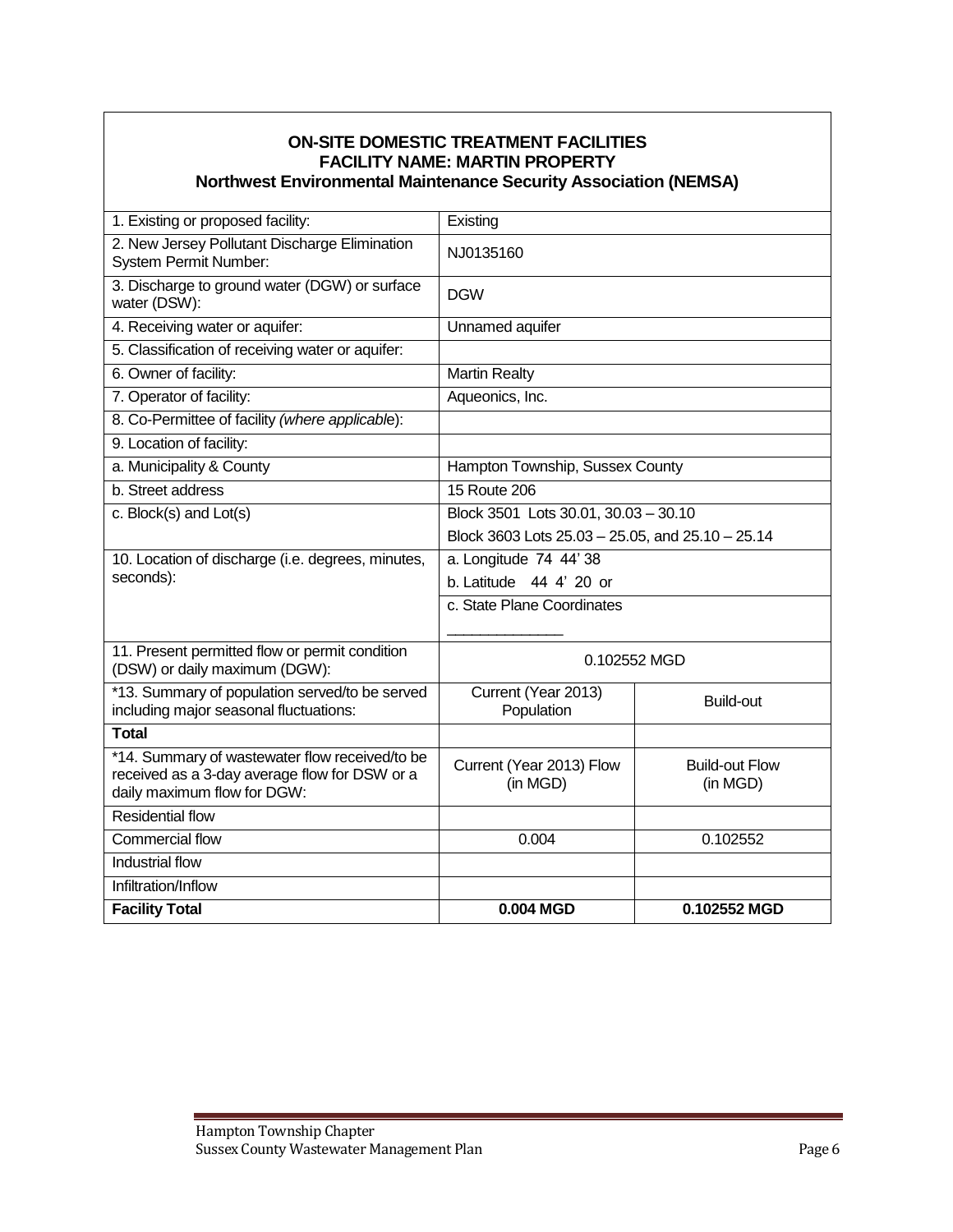# **ON-SITE DOMESTIC TREATMENT FACILITIES FACILITY NAME: MISSIONARY SOCIETY OF SALESIAN SISTERS**

| 1. Existing or proposed facility:                                                                                              | Existing                               |                                   |  |
|--------------------------------------------------------------------------------------------------------------------------------|----------------------------------------|-----------------------------------|--|
| 2. New Jersey Pollutant Discharge Elimination<br><b>System Permit Number:</b>                                                  | NJ0173738                              |                                   |  |
| 3. Discharge to ground water (DGW) or surface<br>water (DSW):                                                                  | <b>DGW</b>                             |                                   |  |
| 4. Receiving water or aquifer:                                                                                                 | <b>Martinsburg Formation</b>           |                                   |  |
| 5. Classification of receiving water or aquifer:                                                                               | Rank D                                 |                                   |  |
| 6. Owner of facility:                                                                                                          | Missionary Society of Salesian Sisters |                                   |  |
| 7. Operator of facility:                                                                                                       | Missionary Society of Salesian Sisters |                                   |  |
| 8. Co-Permittee of facility (where applicable):                                                                                |                                        |                                   |  |
| 9. Location of facility:                                                                                                       |                                        |                                   |  |
| a. Municipality & County                                                                                                       | Hampton Township, Sussex County        |                                   |  |
| b. Street address                                                                                                              | 14 Old Swartswood Drive                |                                   |  |
| c. Block(s) and Lot(s)                                                                                                         | Block 3301 Lots 18 and 19              |                                   |  |
| 10. Location of discharge (i.e. degrees, minutes,                                                                              | a. Longitude _______                   |                                   |  |
| seconds):                                                                                                                      | $b.$ Latitude $\qquad \qquad$<br>or    |                                   |  |
|                                                                                                                                | c. State Plane Coordinates             |                                   |  |
|                                                                                                                                | N 814,200; E 413,450                   |                                   |  |
| 11. Present permitted flow or permit condition<br>(DSW) or daily maximum (DGW):                                                | 0.015915 MGD                           |                                   |  |
| *13. Summary of population served/to be served<br>including major seasonal fluctuations:                                       | Current (Year 2013)<br>Population      | <b>Build-out</b>                  |  |
| <b>Total</b>                                                                                                                   | 545                                    | 557                               |  |
| *14. Summary of wastewater flow received/to be<br>received as a 3-day average flow for DSW or a<br>daily maximum flow for DGW: | Current (Year 2013) Flow<br>(in MGD)   | <b>Build-out Flow</b><br>(in MGD) |  |
| <b>Residential flow</b>                                                                                                        | 0.0154                                 | 0.015915                          |  |
| <b>Commercial flow</b>                                                                                                         |                                        |                                   |  |
| <b>Industrial flow</b>                                                                                                         |                                        |                                   |  |
| Infiltration/Inflow                                                                                                            |                                        |                                   |  |
| <b>Facility Total</b>                                                                                                          | 0.0154                                 | 0.015915 MGD                      |  |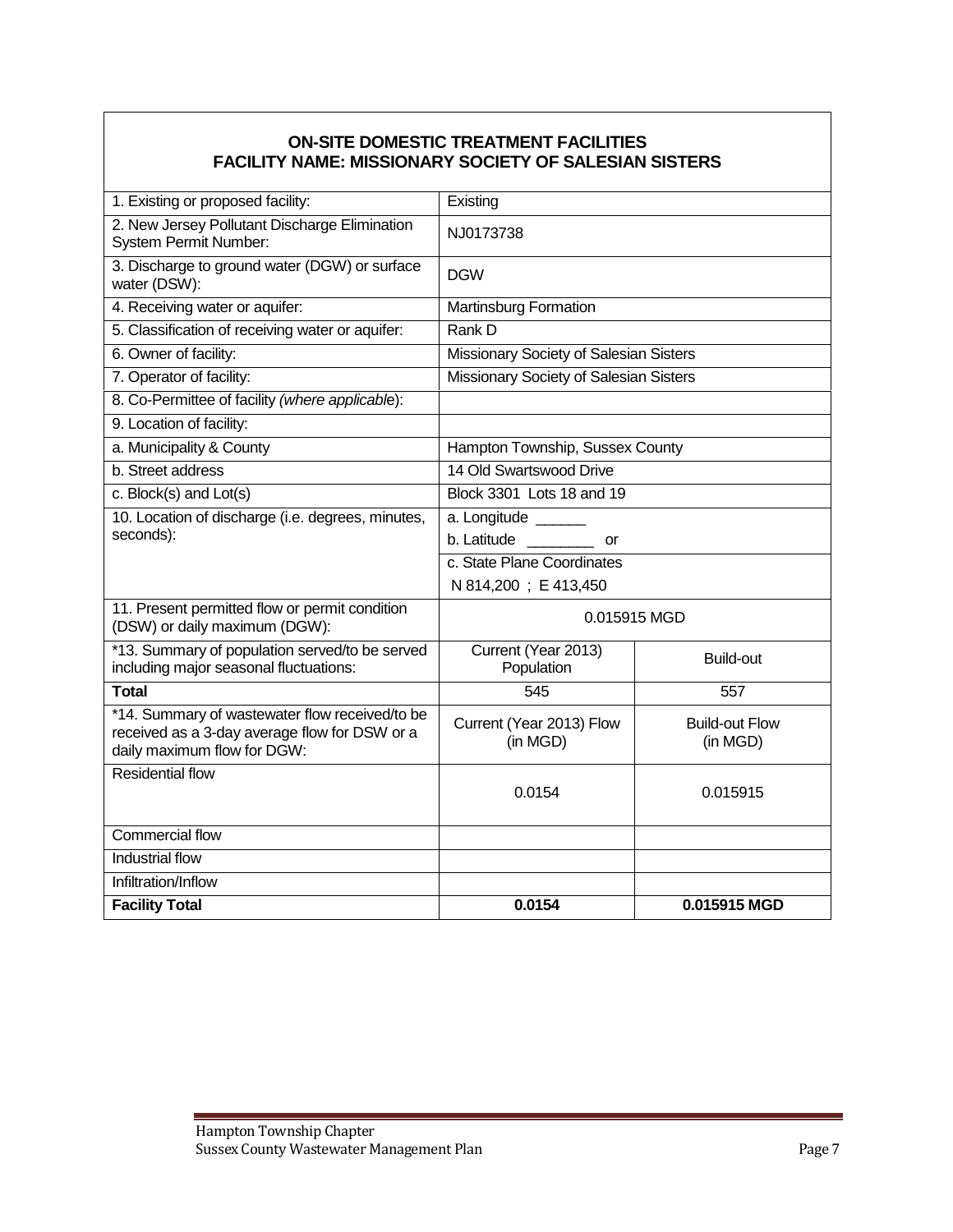#### **ON-SITE DOMESTIC TREATMENT FACILITIES FACILITY NAME: HAMPTON COMMONS**

| 1. Existing or proposed facility:                                               | Existing                                            |                       |  |
|---------------------------------------------------------------------------------|-----------------------------------------------------|-----------------------|--|
| 2. New Jersey Pollutant Discharge Elimination<br>System Permit Number:          | NJ0050580                                           |                       |  |
| 3. Discharge to ground water (DGW) or surface<br>water (DSW):                   | <b>DSW</b>                                          |                       |  |
| 4. Receiving water or aquifer:                                                  | Marsh's Farm Creek, Tributary to Paulins Kill River |                       |  |
| 5. Classification of receiving water or aquifer:                                | FW2-NT                                              |                       |  |
| 6. Owner of facility:                                                           | <b>Sussex County MUA</b>                            |                       |  |
| 7. Operator of facility:                                                        | A. Baron                                            |                       |  |
| 8. Co-Permittee of facility (where applicable):                                 |                                                     |                       |  |
| 9. Location of facility:                                                        | 50 Oriole Terrace                                   |                       |  |
| a. Municipality & County                                                        | Hampton Twp. - Sussex County                        |                       |  |
| b. Street address                                                               | Route 206 and Cherry Lane                           |                       |  |
| c. Block(s) and Lot(s)                                                          | Block 3603 Lots __                                  |                       |  |
|                                                                                 | <b>Block 3501 Lot 37</b>                            |                       |  |
| 10. Location of discharge (i.e. degrees, minutes,                               | a. Longitude 74 43' 40                              |                       |  |
| seconds):                                                                       | 41 04' 10<br>b. Latitude                            | <b>or</b>             |  |
|                                                                                 | c. State Plane Coordinates                          |                       |  |
|                                                                                 |                                                     |                       |  |
| 11. Present permitted flow or permit condition<br>(DSW) or daily maximum (DGW): | 0.050 MGD                                           |                       |  |
| *13. Summary of population served/to be served                                  | Current (Year 2013)                                 | <b>Build-out</b>      |  |
| including major seasonal fluctuations:                                          | Population                                          | Population            |  |
| <b>Total</b>                                                                    | $350 - 500$                                         | $350 - 500$           |  |
| *14. Summary of wastewater flow received/to be                                  | Current (Year 2013) Flow                            | <b>Build-out Flow</b> |  |
| received as a 3-day average flow for DSW or a<br>daily maximum flow for DGW:    | (in MGD)                                            | (in MGD)              |  |
| <b>Residential flow</b>                                                         | 0.03131                                             | 0.036                 |  |
| <b>Commercial flow</b>                                                          | 0.00097                                             | 0.014                 |  |
| <b>Industrial flow</b>                                                          |                                                     | $\Omega$              |  |
| Infiltration/Inflow                                                             |                                                     | $\mathbf 0$           |  |
| <b>Facility Total</b>                                                           | 0.032279 MGD                                        | 0.050 MGD             |  |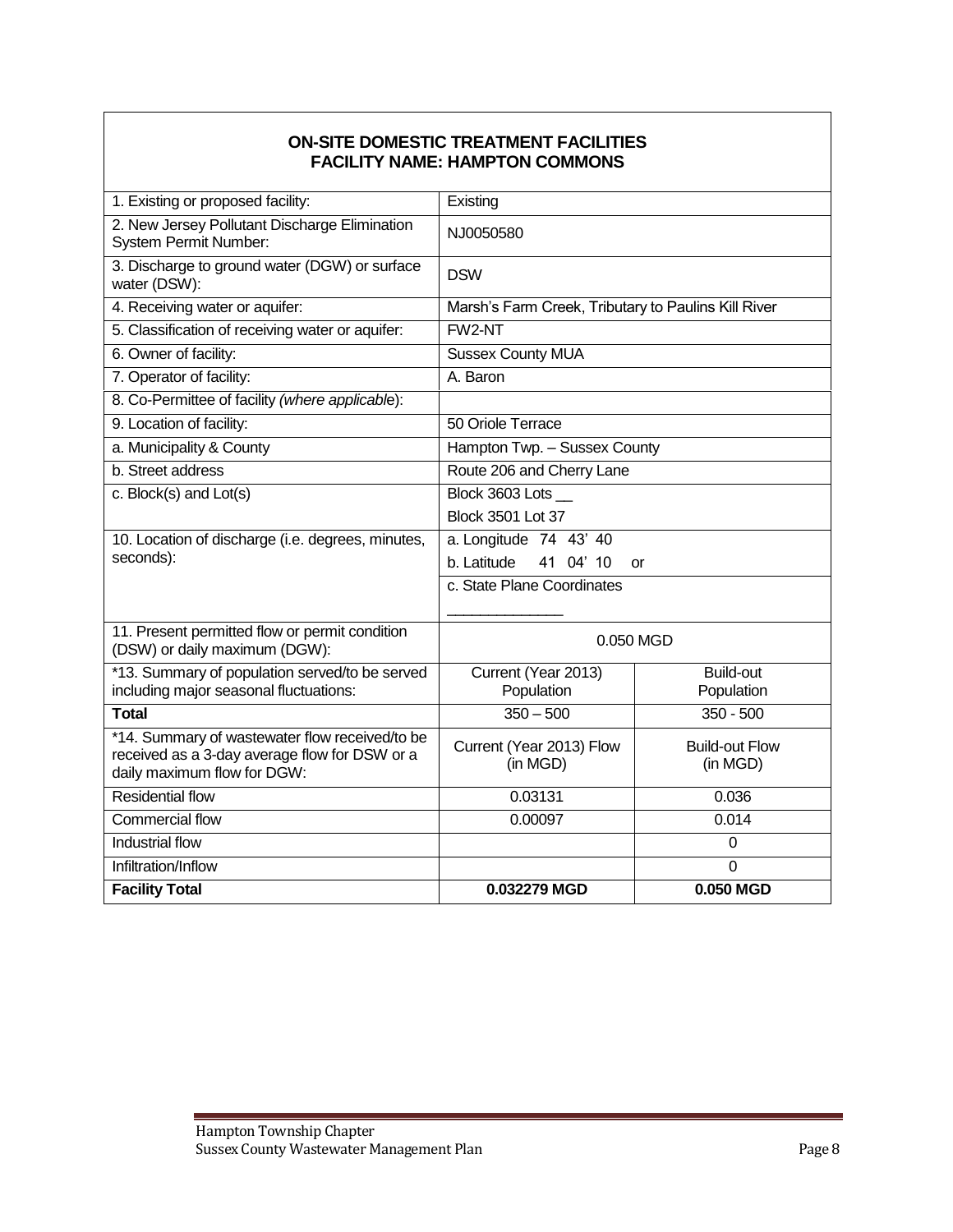# **ON-SITE DOMESTIC TREATMENT FACILITIES FACILITY NAME: KITTATINNY REGIONAL HIGH SCHOOL**

| 1. Existing or proposed facility:                                                                                              | Existing                                               |                                    |  |
|--------------------------------------------------------------------------------------------------------------------------------|--------------------------------------------------------|------------------------------------|--|
| 2. New Jersey Pollutant Discharge Elimination<br><b>System Permit Number:</b>                                                  | NJ0028894                                              |                                    |  |
| 3. Discharge to ground water (DGW) or surface<br>water (DSW):                                                                  | <b>DSW</b>                                             |                                    |  |
| 4. Receiving water or aquifer:                                                                                                 | <b>Paulins Kill</b>                                    |                                    |  |
| 5. Classification of receiving water or aquifer:                                                                               | FW2-NT                                                 |                                    |  |
| 6. Owner of facility:                                                                                                          | Kittatinny Regional Board of Education                 |                                    |  |
| 7. Operator of facility:                                                                                                       | Kittatinny Regional Board of Education                 |                                    |  |
| 8. Co-Permittee of facility (where applicable):                                                                                |                                                        |                                    |  |
| 9. Location of facility:                                                                                                       |                                                        |                                    |  |
| a. Municipality & County                                                                                                       | Hampton Township, Sussex County                        |                                    |  |
| b. Street address                                                                                                              | 77 Halsey Road                                         |                                    |  |
| c. Block(s) and Lot(s)                                                                                                         | <b>Block</b><br>Lots                                   |                                    |  |
| 10. Location of discharge (i.e. degrees, minutes,                                                                              | a. Longitude Latitude OR                               |                                    |  |
| seconds):                                                                                                                      | c. State Plane Coordinates<br>Y - 828634<br>X – 419467 |                                    |  |
| 11. Present permitted flow or permit condition<br>(DSW) or daily maximum (DGW):                                                | 0.045 Million Gallons per Day (MGD)                    |                                    |  |
| *13. Summary of population served/to be served                                                                                 | Current (Year 2013)                                    | <b>Build-out</b>                   |  |
| including major seasonal fluctuations:                                                                                         | Population                                             | Population                         |  |
| <b>Total</b>                                                                                                                   |                                                        |                                    |  |
| *14. Summary of wastewater flow received/to be<br>received as a 3-day average flow for DSW or a<br>daily maximum flow for DGW: | Current (Year 2013) Flow<br>(in MGD)                   | <b>Build-out Flows</b><br>(in MGD) |  |
| <b>Residential flow</b>                                                                                                        | 0.005                                                  | 0.045                              |  |
| Commercial flow                                                                                                                |                                                        |                                    |  |
| Industrial flow                                                                                                                |                                                        |                                    |  |
| Infiltration/Inflow                                                                                                            |                                                        |                                    |  |
| <b>Facility Total</b>                                                                                                          | 0.005 MGD                                              | 0.045 MGD                          |  |

Note: This facility also serves the McKeown School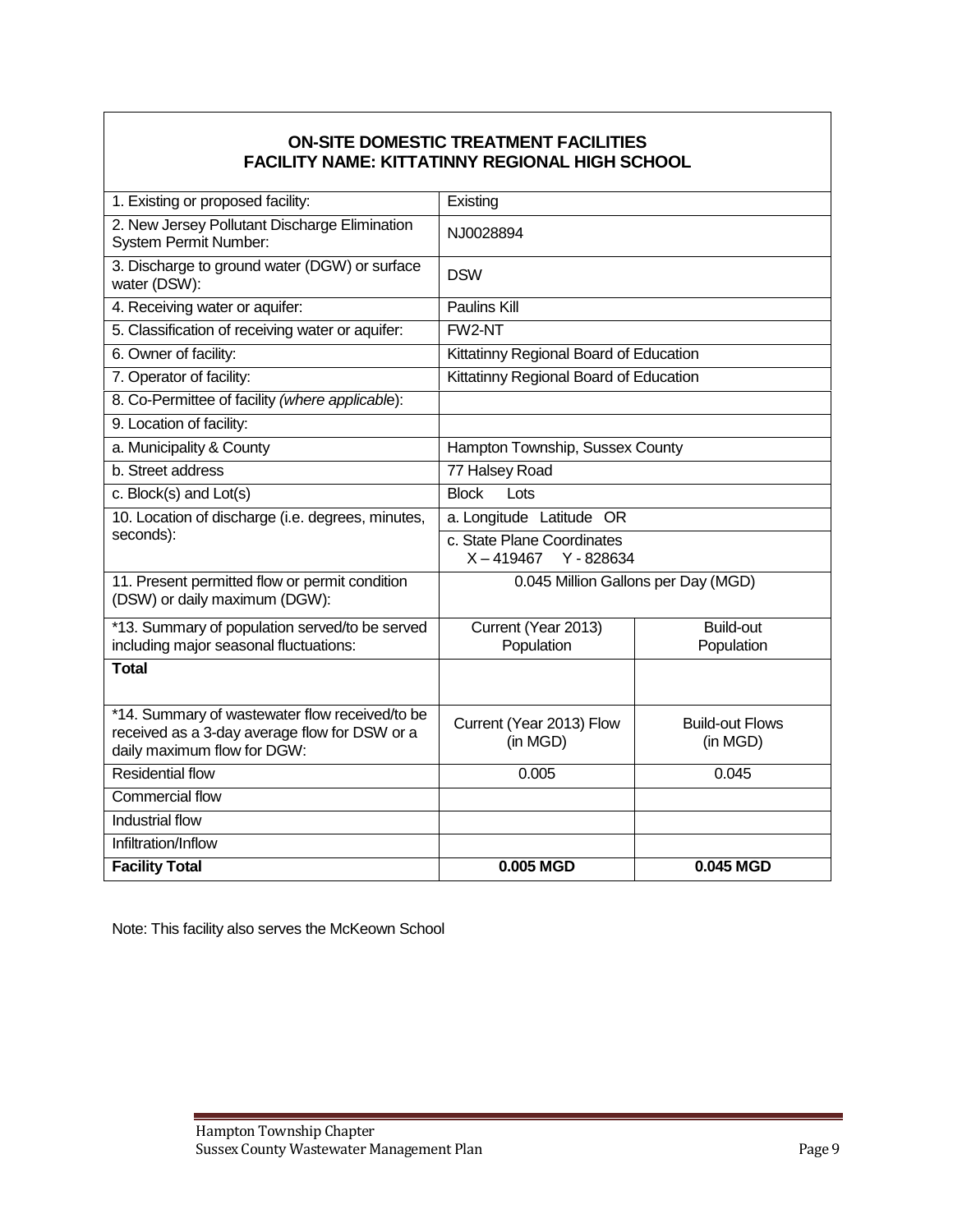#### **ON-SITE DOMESTIC TREATMENT FACILITIES FACILITY NAME: HAMPTON SQUARE**

| 1. Existing or proposed facility:                                                                                              | Proposed                              |                                    |  |
|--------------------------------------------------------------------------------------------------------------------------------|---------------------------------------|------------------------------------|--|
| 2. New Jersey Pollutant Discharge Elimination<br>System Permit Number:                                                         | NJ0166791                             |                                    |  |
| 3. Discharge to ground water (DGW) or surface<br>water (DSW):                                                                  | <b>DGW</b>                            |                                    |  |
| 4. Receiving water or aquifer:                                                                                                 |                                       |                                    |  |
| 5. Classification of receiving water or aquifer:                                                                               |                                       |                                    |  |
| 6. Owner of facility:                                                                                                          | Cage Investors, LLC                   |                                    |  |
| 7. Operator of facility:                                                                                                       |                                       |                                    |  |
| 8. Co-Permittee of facility (where applicable):                                                                                |                                       |                                    |  |
| 9. Location of facility:                                                                                                       |                                       |                                    |  |
| a. Municipality & County                                                                                                       | Hampton Township, Sussex County       |                                    |  |
| b. Street address                                                                                                              | Route 206/94                          |                                    |  |
| c. Block(s) and Lot(s)                                                                                                         | Block 3603 Lots 7.02                  |                                    |  |
| 10. Location of discharge (i.e. degrees, minutes,                                                                              | a. Longitude Latitude OR              |                                    |  |
| seconds):                                                                                                                      | c. State Plane Coordinates            |                                    |  |
|                                                                                                                                |                                       |                                    |  |
| 11. Present permitted flow or permit condition<br>(DSW) or daily maximum (DGW):                                                | 0.01994 Million Gallons per Day (MGD) |                                    |  |
| *13. Summary of population served/to be served                                                                                 | Current (Year 2013)                   | <b>Build-out</b>                   |  |
| including major seasonal fluctuations:                                                                                         | Population                            | Population                         |  |
| <b>Total</b>                                                                                                                   | 0                                     |                                    |  |
| *14. Summary of wastewater flow received/to be<br>received as a 3-day average flow for DSW or a<br>daily maximum flow for DGW: | Current (Year 2013) Flow<br>(in MGD)  | <b>Build-out Flows</b><br>(in MGD) |  |
| <b>Residential flow</b>                                                                                                        |                                       |                                    |  |
| <b>Commercial flow</b>                                                                                                         | 0                                     | 0.01994                            |  |
| Industrial flow                                                                                                                |                                       |                                    |  |
| Infiltration/Inflow                                                                                                            |                                       |                                    |  |
| <b>Facility Total</b>                                                                                                          | $\bf{0}$                              | 0.01994 MGD                        |  |